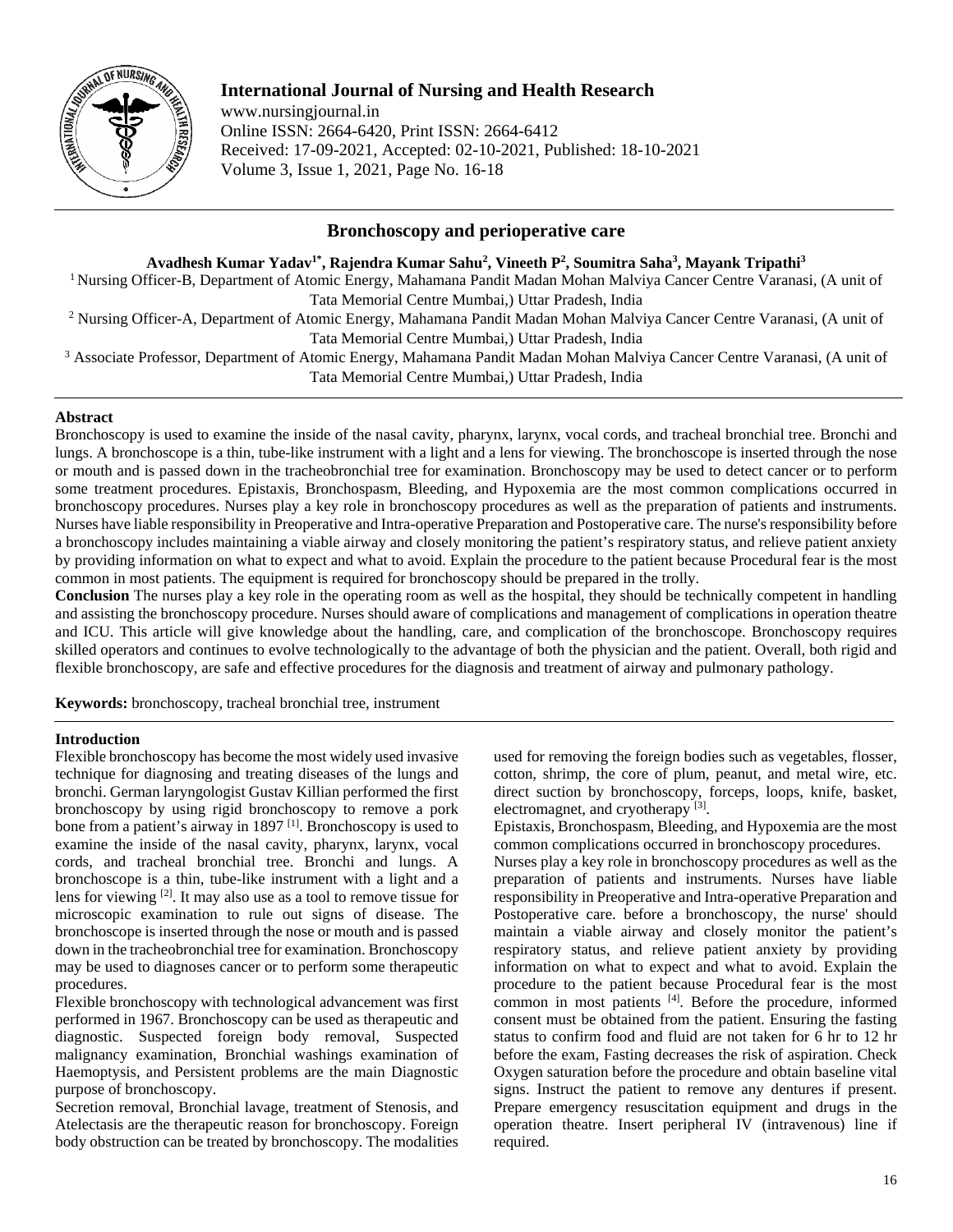

Source https://www.cancer.gov/publications/dictionaries/cancer-

The equipment is required for bronchoscopy should be prepared in the trolly. The instrument needs to be kept ready -

- Bronchoscope/Video Bronchoscope
- Video bronchoscope cart
- 10% lidocaine spray- 10% lidocaine is required to control gag, cough reflex and prevent bronchospasm.
- 4% lidocaine -use to give in tratracheal to the sensitized trachea.
- 2% Jelly-for lubrication
- Bowls for normal saline.
- Traps-for collecting bronchoalveolar lavage (BAL).
- Cardiac monitor
- Biopsy forceps-for took biopsy tissue.
- Cytology Brush- it is used to remove cells from the airways for microscopic examination. A bronchial brush is used to find any changes in cells that may lead to cancer and is also used to diagnose other lung conditions.
- Specimen-collection devices, fixatives, and as per institutional policies.
- Syringes for medication delivery, normal saline lavage.
- Bite block
- Sterile gauze for the intermittently clearing tip of the bronchoscope during the procedure.
- vacuum systems (wall or portable) and related suction supplies for scope or mouth.
- High-level disinfection or
- Sterilization agent: glutaraldehyde, ortho-Phthalaldehyde Solution.
- It is the responsibility of OT nurses to inform the surgeon in case of the non-availability of any instruments before the procedure [5].

When the equipment is ready inform the surgeon for bronchoscopy procedure. 10% lidocaine is flushed into the patient's throat on sitting upright position. Provide supine position to patients and attach pulse oximeter (SPO2), O2 mask (keep ready). Put 2 % jelly in nostrils and cover eyes with gauze. Attach video bronchoscope. Insertion of bronchoscope will be done by the surgeon through the nostril and follow the path of the nasopharynx. Examination of the vocal cord, trachea, esophagus, carina and B/L lungs and lobes can be done by bronchoscope.

The nurse working in an operating room and Recovery room should be aware of the post-procedure nursing interventions to be applied after bronchoscopy. Nurses should Assess bleeding and Observe the patient's sputum and report for any excessive bleeding. Explain to the patient that a minimal amount of blood streak is expected and normal for few hours after the bronchoscopy procedure is performed. The nurse should Assesses the respiratory status. Watch out for signs of bronchial spasm or bronchial perforation such as facial crepitus, hypoxemia, hemorrhage, and chest tightness. Continuous vital signs Monitoring to be done, Changes in the vital signs or any discomforts felt by the patient may indicate a possible complication. the conscious patient to be kept in a semi-Fowler's position while for an unconscious patient, place on one side with the head of the bed slightly raised. Maintain fasting status until the anesthesia has worn off and the gag reflex has returned. Advice the patient that they may resume his normal diet, starting with sips of water or ice chips. Prevent aspiration by instructing the patient to spit out saliva rather than swallow it. Relieve anxiety and provide comfort measures. Reassure the patient that hoarseness, loss of voice, and sore throat may occur temporarily. Offer lozenges or a soothing liquid gargle to relieve discomfort